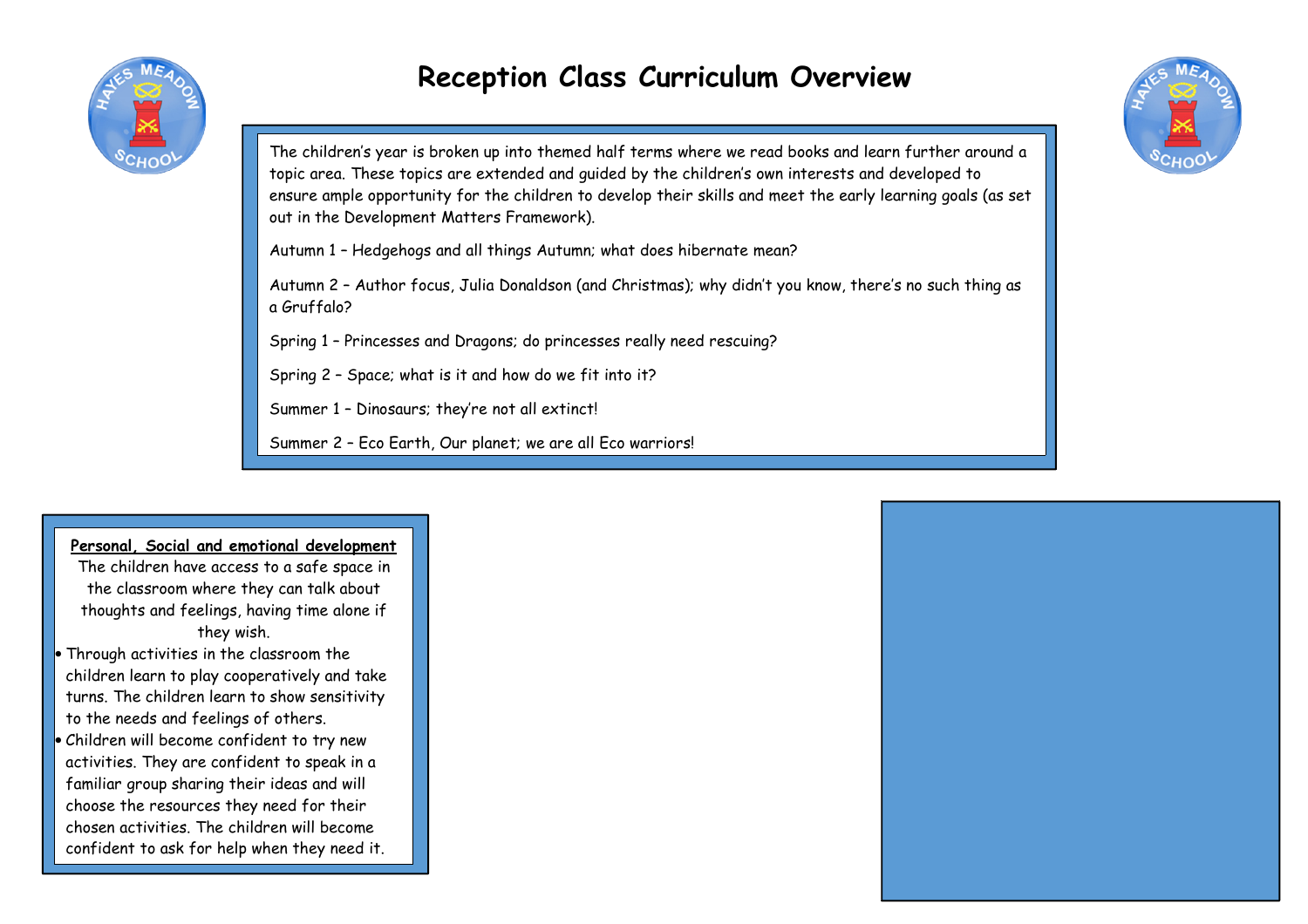## **Physical Development**

 A diverse selection of activities are available for the children to engage in that target both fine motor and gross motor skills. The childrenlearn to:

- Show good control and co-ordination in large and small movements and move confidently in a range of ways, safely negotiating space.
- Understand the importance of good health, physical exercise, and a healthy diet.
- 
- Manage their own basic hygiene and personal needs successfully, including dressing and goingto the toilet independently.

#### **Communication and language**

 Through a range of activities including reading,roleplay and team games the children learn to:

- Listen attentively in a range of situations.
- They listen to stories, accurately anticipating key events and respond to what they hear withrelevant comments, questions, or actions.
- Follow instructions involving several ideas or actions. They answer 'how' and 'why' questions about their experiences.
- Express themselves effectively, showing awareness of listeners' needs. They use past, present, and future forms accurately when talking about events. They develop their own narratives and explanations by connecting ideas.

#### **Literacy**

 An open reading area, weekly class texts andstories shared throughout the day enables children

to:

- Read and understand simple sentences, using phonic knowledge to decode regular words and read them aloud accurately.
- Demonstrate understanding when talking with others about what they have read.
- Through daily writing and mark making activitieschildren learn to:
- Write simple sentences which can be read by themselves and others. Some words are spelt correctly, and others are phonetically plausible.

# **Mathematics**

- By relating maths to everyday life including dailyactivities and 'tuck shops' the children learn to:
- Count reliably with numbers from one to 20, place them in order and say which number is one more or one less.
- Use numbers and objects to add and subtract two single-digit numbers and count on or back to find the answer.
- Solve problems, including doubling, halving, and sharing.
- Use everyday language to talk about size, weight, capacity, position, distance, time, and money to compare quantities and objects